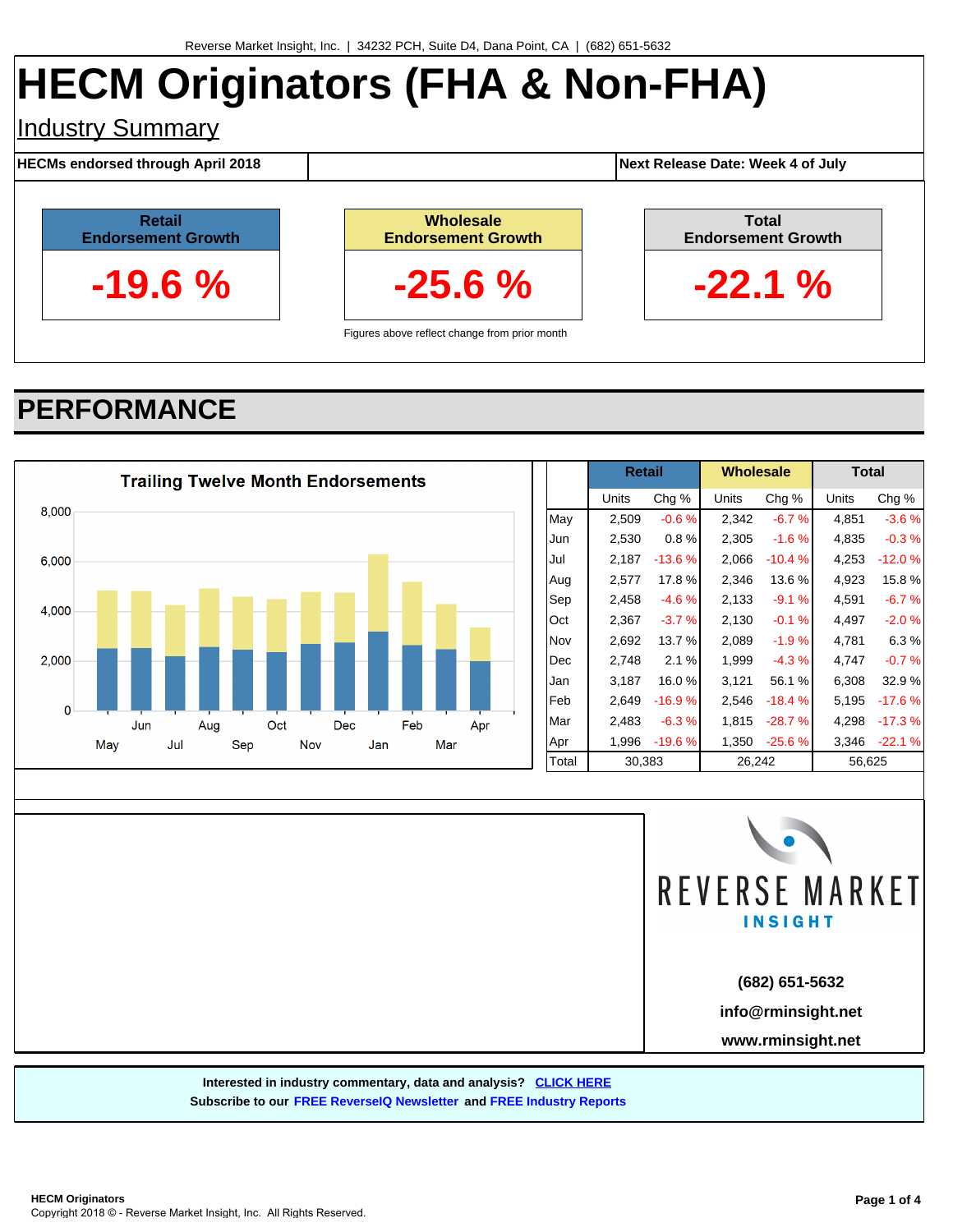| Top 10 by Retail and Wholesale Volume |       |       |       |       |       |       |       |            |       |            |       |       |        |                |
|---------------------------------------|-------|-------|-------|-------|-------|-------|-------|------------|-------|------------|-------|-------|--------|----------------|
| Rank / Company                        | May   | Jun   | Jul   | Aug   | Sep   | Oct   | Nov   | <b>Dec</b> | Jan   | <b>Feb</b> | Mar   | Apr   | Total  | <b>Mkt Shr</b> |
| I AMERICAN ADVISORS GROUP             | ,128  | 1,212 | 1.059 | 1.194 | 1.172 | 1,052 | 1,215 | 1,217      | 1,320 | ,250       | 1,216 | 934   | 13,969 | 24.7%          |
| FINANCE OF AMERICA REVER              | 657   | 906   | 942   | 1.092 | 933   | 863   | 730   | 703        | 1.028 | 932        | 610   | 524   | 9,920  | 17.5%          |
| <b>IREVERSE MORTGAGE FUNDING</b>      | 591   | 626   | 506   | 573   | 530   | 546   | 587   | 672        | 884   | 496        | 428   | 383   | 6,822  | 12.0%          |
| LIBERTY HOME EQUITY SOLU              | 476   | 344   | 336   | 394   | 297   | 430   | 370   | 270        | 840   | 791        | 589   | 237   | 5,374  | 9.5%           |
| ISYNERGY ONE LENDING INC              | 250   | 343   | 264   | 306   | 289   | 306   | 357   | 346        | 368   | 206        | 175   | 164   | 3,374  | 6.0%           |
| ONE REVERSE MORTGAGE LLC              | 266   | 207   | 196   | 313   | 282   | 251   | 277   | 265        | 296   | 253        | 261   | 271   | 3.138  | 5.5%           |
| LIVE WELL FINANCIAL INC               | 197   | 164   | 135   | 181   | 247   | 197   | 212   | 211        | 214   | 136        | 185   | 126   | 2,205  | 3.9%           |
| LONGBRIDGE FINANCIAL LLC              | 161   | 77    | 84    | 70    | 93    | 77    | 149   | 188        | 355   | 224        | 117   | 119   | 1.714  | 3.0%           |
| HIGHTECHLENDING INC                   | 112   | 109   | 89    | 119   | 86    | 109   | 115   | 81         | 105   | 192        | 129   | 81    | 1.327  | 2.3%           |
| <b>INATIONWIDE EQUITIES CORP</b>      | 115   | 141   | 99    | 109   | 99    | 86    | 90    | 75         | 132   | 46         | 63    | 48    | 1,103  | 1.9%           |
| Total                                 | 3,953 | 4,129 | 3,710 | 4,351 | 4,028 | 3,917 | 4,102 | 4,028      | 5,542 | 4,526      | 3,773 | 2,887 | 48,946 | 86.4%          |

#### **Top 10 Wholesale and Retail Performance Stats**

| Company                           |     | <b>Rankings</b> |                 |        | <b>Current Volume</b> |        |          | Growth %    |          | Mix   |        | <b>Market Share</b> |          |        |
|-----------------------------------|-----|-----------------|-----------------|--------|-----------------------|--------|----------|-------------|----------|-------|--------|---------------------|----------|--------|
|                                   | Ret | Whis            | Total           | Ret    | <b>Whis</b>           | Total  | Ret      | <b>Whis</b> | Total    | Ret   | Whis   | Ret                 | Whis     | Total  |
| I AMERICAN ADVISORS GROUP         |     | 4               |                 | 11.062 | 2,907                 | 13.969 | 21.5%    | $-2.3%$     | 15.6 %   | 79 %  | 21 %   | 19.5 %              | 11.1 %   | 24.7%  |
| <b>FINANCE OF AMERICA REVERS</b>  |     |                 |                 | 1,966  | 7,954                 | 9,920  | 23.0%    | 31.7%       | 29.9 %   | 20 %  | 80 %   | 3.5%                | 30.3%    | 17.5 % |
| <b>IREVERSE MORTGAGE FUNDING</b>  | 3   | $\overline{2}$  | 3               | 2,434  | 4,388                 | 6,822  | $-3.4%$  | 27.7%       | 14.6 %   | 36 %  | 64 %   | 4.3%                | 16.7%    | 12.0%  |
| <b>LIBERTY HOME EQUITY SOLUT</b>  | 6   | 3               | 4               | 1.630  | 3,744                 | 5,374  | $-3.1%$  | 19.5 %      | 11.6 %   | 30 %  | 70 %   | 2.9%                | 14.3 %   | 9.5%   |
| <b>ISYNERGY ONE LENDING INC</b>   | 5   | 5               | 5               | 1.798  | 1,576                 | 3,374  | 29.0 %   | 47.7%       | 37.1 %   | 53 %  | 47 %   | 3.2%                | 6.0%     | 6.0%   |
| IONE REVERSE MORTGAGE LLC         |     | 26              | 6               | 3.133  | 5                     | 3.138  | $-3.4%$  | $>1.000\%$  | $-3.3%$  | 100 % | 0%     | 5.5%                | $0.0 \%$ | 5.5%   |
| LIVE WELL FINANCIAL INC           |     | 7               |                 | 1.345  | 860                   | 2.205  | 37.7 %   | $-11.3%$    | 13.3 %   | 61 %  | 39 %   | 2.4%                | 3.3%     | 3.9%   |
| LONGBRIDGE FINANCIAL LLC          | 12  | 6               | 8               | 676    | 1,038                 | 1.714  | 66.5%    | 89.8%       | 79.9%    | 39 %  | 61 %   | 1.2%                | 4.0%     | 3.0%   |
| <b>HIGHTECHLENDING INC</b>        | 11  | 9               | 9               | 928    | 399                   | 1,327  | $-20.1%$ | 29.1 %      | $-9.8%$  | 70 %  | 30%    | 1.6%                | 1.5%     | 2.3%   |
| <b>INATIONWIDE EQUITIES CORPO</b> | 9   | 19              | 10 <sup>1</sup> | 959    | 144                   | 1.103  | $-21.5%$ | 206.4%      | $-13.1%$ | 87 %  | 13%    | 1.7%                | 0.5%     | 1.9%   |
| <b>Total</b>                      |     | 25.931          | 23.015          | 48.946 | 11.2%                 | 24.3%  | 17.0%    | 53 %        | 47%      | 45.8% | 87.7 % | 86.4%               |          |        |

| <b>Top 5 Retail by Unit Growth</b> |                 |      |       |                       |             |        |       |                    |       |            |             |                     |         |        |  |
|------------------------------------|-----------------|------|-------|-----------------------|-------------|--------|-------|--------------------|-------|------------|-------------|---------------------|---------|--------|--|
| Company                            | <b>Rankings</b> |      |       | <b>Current Volume</b> |             |        |       | <b>Unit Growth</b> |       | <b>Mix</b> |             | <b>Market Share</b> |         |        |  |
|                                    | Ret             | Whis | Total | Ret                   | <b>Whis</b> | Total  | Ret   | <b>Whis</b>        | Total | Ret        | <b>Whis</b> | Ret                 | Whis    | Total  |  |
| AMERICAN ADVISORS GROUP            |                 | 4    |       | 1.062                 | 2.907       | 13.969 | .955  | $-68$              | .887  | 79 %       | 21%         | 19.5 %              | 11.1%   | 24.7%  |  |
| FAIRWAY INDEPENDENT MORTG          | 8               |      |       | 1,018                 | 0           | 1.018  | 499   |                    | 499   | 100 %      | 0%          | 1.8%                |         | 1.8%   |  |
| SYNERGY ONE LENDING INC            |                 | 5    | 5     | 1.798                 | .576        | 3.374  | 404   | 509                | 913   | 53 %       | 47 %        | 3.2%                | 6.0%    | 6.0%   |  |
| LIVE WELL FINANCIAL INC            |                 |      |       | .345                  | 860         | 2.205  | 368   | $-110$             | 258   | %<br>61    | 39 %        | 2.4%                | $3.3\%$ | 3.9%   |  |
| <b>FINANCE OF AMERICA REVERS</b>   | 4               |      |       | 1.966                 | 7.954       | 9.920  | 367   | 1.916              | 2.283 | 20 %       | 80%         | 3.5%                | 30.3 %  | 17.5 % |  |
| <b>Total</b>                       |                 |      |       | 17.189                | 13.297      | 30,486 | 3,593 | 2.247              | 5.840 | 56 %       | 44 %        | 30.4%               | 50.7%   | 53.8%  |  |

#### **Top 5 Wholesale by Unit Growth**

| <b>Rankings</b><br>Company       |     |      |       |       | <b>Current Volume</b> |        |       | <b>Unit Growth</b> |       |      | Mix         | <b>Market Share</b> |             |        |  |
|----------------------------------|-----|------|-------|-------|-----------------------|--------|-------|--------------------|-------|------|-------------|---------------------|-------------|--------|--|
|                                  | Ret | Whis | Total | Ret   | Whis                  | Total  | Ret   | Whis               | Total | Ret  | <b>Whis</b> | Ret                 | <b>Whis</b> | Total  |  |
| <b>FINANCE OF AMERICA REVERS</b> | 4   |      |       | .966  | 7,954                 | 9,920  | 367   | <b>1.916</b>       | 2,283 | 20 % | 80 %        | 3.5%                | 30.3%       | 17.5 % |  |
| <b>REVERSE MORTGAGE FUNDING</b>  |     |      |       | 2.434 | 4,388                 | 6.822  | -85   | 952                | 867   | 36 % | 64 %        | 4.3%                | 16.7%       | 12.0 % |  |
| LIBERTY HOME EQUITY SOLUT        | 6   | 3    |       | .630  | 3,744                 | 5,374  | $-53$ | 611                | 558   | 30%  | 70 %        | 2.9%                | 14.3 %      | 9.5%   |  |
| SYNERGY ONE LENDING INC          | 5   | 5    | 5     | .798  | .576                  | 3.374  | 404   | 509                | 913   | 53 % | 47 %        | 3.2%                | 6.0%        | 6.0%   |  |
| LONGBRIDGE FINANCIAL LLC         | 12  | 6    |       | 676   | .038                  | 1.714  | 270   | 491                | 761   | 39%  | 61%         | 1.2%                | 4.0%        | 3.0%   |  |
| <b>Total</b>                     |     |      |       | 8.504 | 18.700                | 27.204 | 903   | 4,479              | 5.382 | 31%  | 69 %        | 15.0%               | 71.3%       | 48.0%  |  |

| Top 10 Wholesale                  | <b>Active</b><br><b>Brokers</b> | %<br>Capture |
|-----------------------------------|---------------------------------|--------------|
| FINANCE OF AMERICA REVERSE LLC    | 568                             | 45 %         |
| REVERSE MORTGAGE FUNDING LLC      | 302                             | 37 %         |
| LIBERTY HOME EQUITY SOLUTIONS INC | 540                             | 30%          |
| AMERICAN ADVISORS GROUP           | 532                             | 22 %         |
| SYNERGY ONE LENDING INC.          | 152                             | 26 %         |
| LONGBRIDGE FINANCIAL LLC          | 30                              | 27%          |
| LIVE WELL FINANCIAL INC           | 97                              | 14%          |
| PLAZA HOME MORTGAGE INC           | 291                             | 34 %         |
| <b>HIGHTECHLENDING INC</b>        | 158                             | 41 %         |
| <b>OPEN MORTGAGE LLC</b>          | 58                              | 20 %         |

#### Paid Advertisement

This ad space is available.

Please [contact us](http://rminsight.net/contact) for information on pricing.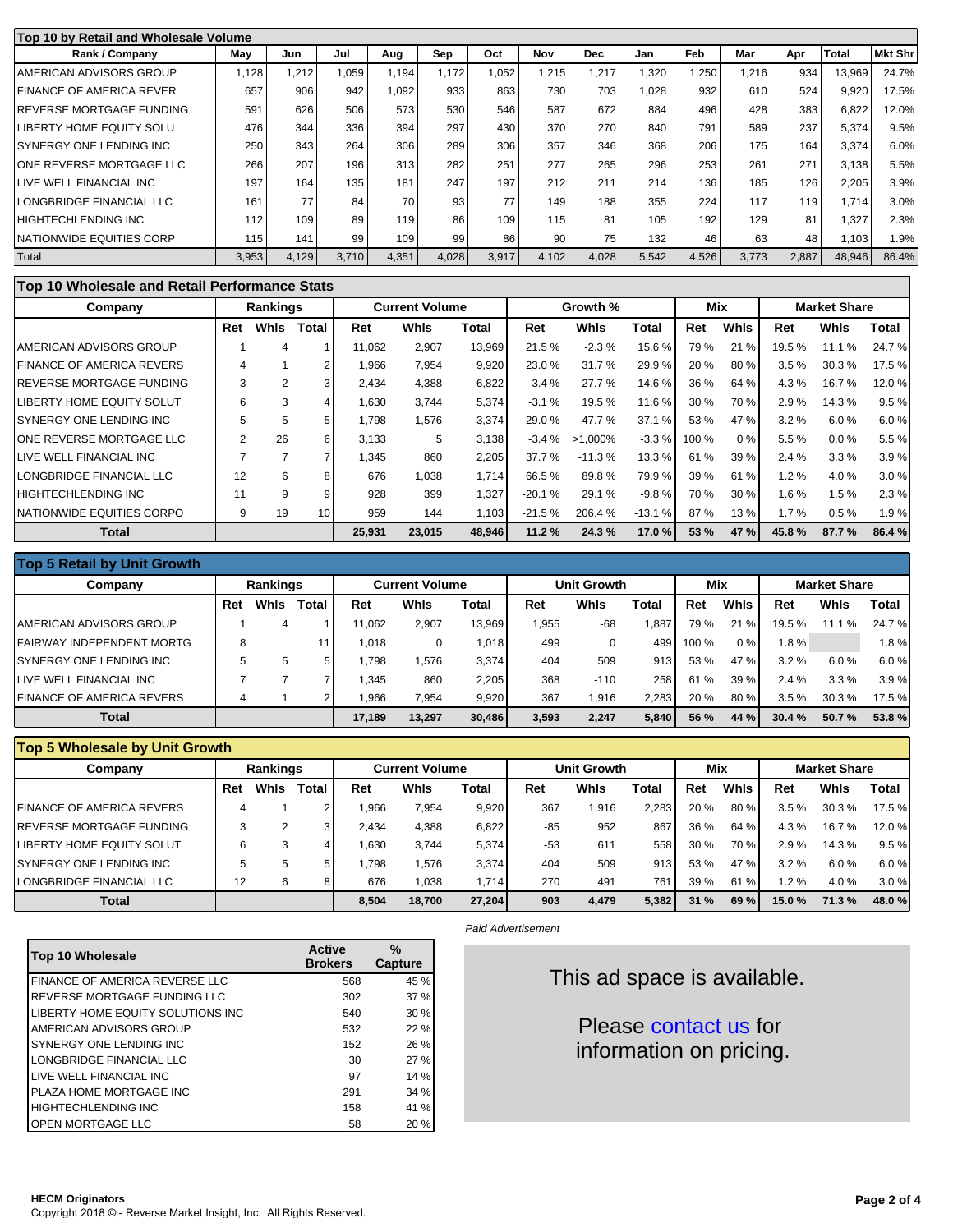|              |                |                 | Top 100 Ranking HECM Volume by Channel - Endorsements Last 12 Months through April 2018 |        |             |              |       |                     |        |     |             |    |                               |     |              |     |                     |          |       |  |
|--------------|----------------|-----------------|-----------------------------------------------------------------------------------------|--------|-------------|--------------|-------|---------------------|--------|-----|-------------|----|-------------------------------|-----|--------------|-----|---------------------|----------|-------|--|
|              | Rank           |                 |                                                                                         |        | Loans       |              |       | <b>Market Share</b> |        |     | <b>Rank</b> |    |                               |     | <b>Loans</b> |     | <b>Market Share</b> |          |       |  |
| R            | W              | T               | Company                                                                                 | R      | W           | <b>Total</b> | Ret   | Whis                | Total  | R   | W           | T. | Company                       | R   | W            | T   | Ret                 | Whis     | Total |  |
| $\mathbf{1}$ | 4              |                 | AMERICAN ADVISORS GR                                                                    | 11,062 | 2,907       | 13,969       | 19.5% | 11.1%               | 24.7%  | 42  |             | 50 | <b>GUARANTEED RATE INC</b>    | 146 | $\mathbf 0$  | 146 | 0.3%                | 0.0%     | 0.3%  |  |
| 4            | 1              |                 | 2 FINANCE OF AMERICA R                                                                  | 1,966  | 7,954       | 9,920        | 3.5%  | 30.3%               | 17.5 % | 42  |             |    | 50 MORTGAGE BROKERS SER       | 146 | $\Omega$     | 146 | 0.3%                | $0.0 \%$ | 0.3%  |  |
| 3            | $\overline{2}$ |                 | 3 REVERSE MORTGAGE FUN                                                                  | 2,434  | 4,388       | 6,822        | 4.3%  | 16.7%               | 12.0%  | 44  |             |    | 53 FIRST AMERICAN HOME        | 143 | 0            | 143 | 0.3%                | 0.0 %    | 0.3%  |  |
| 6            | 3              |                 | 4 LIBERTY HOME EQUITY                                                                   | 1,630  | 3,744       | 5,374        | 2.9%  | 14.3%               | 9.5%   | 45  |             |    | 54 VIP MORTGAGE INC           | 142 | 0            | 142 | 0.3%                | 0.0 %    | 0.3%  |  |
| 5            | 5              |                 | 5 SYNERGY ONE LENDING                                                                   | 1,798  | 1,576       | 3,374        | 3.2%  | 6.0%                | 6.0%   | 46  |             | 55 | JET DIRECT FUNDING C          | 140 | $\Omega$     | 140 | 0.2%                | 0.0%     | 0.2%  |  |
| 2            | 26             | 6               | ONE REVERSE MORTGAGE                                                                    | 3,133  | 5           | 3,138        | 5.5%  | 0.0%                | 5.5 %  | 47  |             | 56 | GUILD MORTGAGE COMPA          | 137 | $\Omega$     | 137 | 0.2%                | 0.0%     | 0.2%  |  |
| 7            | $\overline{7}$ |                 | <b>7 LIVE WELL FINANCIAL</b>                                                            | 1,345  | 860         | 2,205        | 2.4%  | 3.3%                | 3.9%   | 48  |             | 57 | <b>I</b> C2 FINANCIAL CORPORA | 135 | $\Omega$     | 135 | 0.2%                | 0.0%     | 0.2%  |  |
| 12           | 6              |                 | 8 LONGBRIDGE FINANCIAL                                                                  | 676    | 1,038       | 1,714        | 1.2%  | 4.0%                | 3.0%   | 49  |             |    | 58 PRIMARY RESIDENTIAL        | 134 | 0            | 134 | 0.2%                | 0.0%     | 0.2%  |  |
| 11           | 9              |                 | 9 HIGHTECHLENDING INC                                                                   | 928    | 399         | 1,327        | 1.6%  | 1.5%                | 2.3%   | 50  |             |    | 59 PEOPLES BANK               | 133 | 0            | 133 | 0.2%                | 0.0%     | 0.2%  |  |
| 9            | 19             |                 | 10 NATIONWIDE EQUITIES                                                                  | 959    | 144         | 1,103        | 1.7%  | 0.5%                | 1.9%   | 51  |             | 60 | <b>SENIOR FUNDING ASSOC</b>   | 129 | $\Omega$     | 129 | 0.2%                | 0.0%     | 0.2%  |  |
| 8            |                |                 | 11 FAIRWAY INDEPENDENT                                                                  | 1,018  | $\mathbf 0$ | 1,018        | 1.8%  | 0.0%                | 1.8%   | 52  |             | 61 | GOLDWATER BANK NA             | 128 | $\Omega$     | 128 | 0.2%                | 0.0%     | 0.2%  |  |
| 10           |                |                 | 12 REVERSE MORTGAGESCOM                                                                 | 941    | $\mathbf 0$ | 941          | 1.7%  | 0.0%                | 1.7%   | 53  |             |    | 62 REVERSE MORTGAGE COR       | 121 | 0            | 121 | 0.2%                | 0.0 %    | 0.2%  |  |
| 14           | 10             |                 | 13 OPEN MORTGAGE LLC                                                                    | 554    | 360         | 914          | 1.0%  | 1.4%                | 1.6%   | 55  | 27          |    | 63   TOTAL MEDIA MANAGEME     | 115 | 4            | 119 | 0.2%                | 0.0%     | 0.2%  |  |
| 17           | 11             |                 | 14 FIRSTBANK                                                                            | 509    | 295         | 804          | 0.9%  | 1.1%                | 1.4%   | 54  |             | 64 | <b>PACIFIC RESIDENTIAL</b>    | 117 | 0            | 117 | 0.2%                | 0.0%     | 0.2%  |  |
| 20           | 16             | 15              | <b>CHERRY CREEK MORTGAG</b>                                                             | 458    | 216         | 674          | 0.8%  | 0.8%                | 1.2%   | 56  |             | 65 | NOVA FINANCIAL & INV          | 110 | $\Omega$     | 110 | 0.2%                | 0.0%     | 0.2%  |  |
| 13           |                |                 | 16 ALL REVERSE MORTGAGE                                                                 | 570    | $\mathbf 0$ | 570          | 1.0%  | 0.0%                | 1.0%   | 57  |             | 66 | ARAMCO MORTGAGE INC           | 108 | 0            | 108 | 0.2%                | 0.0%     | 0.2%  |  |
| 15           |                | 17 <sup>1</sup> | <b>ADVISORS MORTGAGE GR</b>                                                             | 548    | 0           | 548          | 1.0%  | 0.0%                | 1.0%   | 57  |             |    | 66 UNITED MORTGAGE CORP       | 108 | $\Omega$     | 108 | 0.2%                | 0.0%     | 0.2%  |  |
| 16           |                |                 | 18 RESOLUTE BANK                                                                        | 517    | 0           | 517          | 0.9%  | 0.0%                | 0.9%   | 60  |             |    | 68 AMERICAN FINANCIAL M       | 105 | $\Omega$     | 105 | 0.2%                | 0.0%     | 0.2%  |  |
| 18           |                |                 | 19 QUONTIC BANK FSB                                                                     | 501    | $\mathbf 0$ | 501          | 0.9%  | 0.0%                | 0.9%   | 61  |             | 69 | <b>AMRES CORPORATION</b>      | 104 | $\Omega$     | 104 | 0.2%                | 0.0%     | 0.2%  |  |
| 868          | 8              |                 | 20 PLAZA HOME MORTGAGE                                                                  | 3      | 480         | 483          | 0.0%  | 1.8%                | 0.9%   | 62  |             |    | 70 AEGEAN FINANCIAL INC       | 101 | $\Omega$     | 101 | 0.2%                | 0.0%     | 0.2%  |  |
| 19           |                |                 | 21 FINANCE OF AMERICA M                                                                 | 472    | $\mathbf 0$ | 472          | 0.8%  | 0.0%                | 0.8%   | 63  |             |    | 71 SENIOR LENDING CORPO       | 100 | $\Omega$     | 100 | 0.2%                | 0.0%     | 0.2%  |  |
| 27           | 18             | 22              | 1ST NATIONS REVERSE                                                                     | 238    | 199         | 437          | 0.4%  | 0.8%                | 0.8%   | 64  |             |    | 72 PS FINANCIAL SERVICE       | 99  | $\Omega$     | 99  | 0.2%                | 0.0%     | 0.2%  |  |
| 21           |                |                 | 23 ENNKAR INC                                                                           | 436    | 0           | 436          | 0.8%  | 0.0%                | 0.8%   | 65  |             |    | 73 SENIOR ADVANTAGE ASS       | 98  | 0            | 98  | 0.2%                | 0.0%     | 0.2%  |  |
| 22           |                | 24              | THE FEDERAL SAVINGS                                                                     | 424    | $\pmb{0}$   | 424          | 0.7%  | 0.0%                | 0.7%   | 66  |             | 74 | UNITED PACIFIC MORTG          | 96  | $\Omega$     | 96  | 0.2%                | 0.0%     | 0.2%  |  |
| 23           |                | 25              | AMERICAN PACIFIC MOR                                                                    | 375    | $\pmb{0}$   | 375          | 0.7%  | 0.0%                | 0.7%   | 67  |             |    | 75 MOVEMENT MORTGAGE LL       | 93  | 0            | 93  | 0.2%                | 0.0%     | 0.2%  |  |
| 23           |                | 25              | AMERICAN FINANCIAL N                                                                    | 375    | $\mathbf 0$ | 375          | 0.7%  | 0.0%                | 0.7%   | 68  |             |    | 76 ALPHA MORTGAGE CORPO       | 92  | 0            | 92  | 0.2%                | 0.0%     | 0.2%  |  |
| 90           | 13             |                 | 27 MONEY HOUSE INC                                                                      | 74     | 274         | 348          | 0.1%  | 1.0%                | 0.6%   | 69  |             |    | 77 OMNI-FUND INC              | 89  | 0            | 89  | 0.2%                | 0.0%     | 0.2%  |  |
| 193          | 12             | 28              | THE MONEY SOURCE INC                                                                    | 33     | 287         | 320          | 0.1%  | 1.1%                | 0.6%   | 69  |             | 77 | SILVER LEAF MORTGAGE          | 89  | 0            | 89  | 0.2%                | 0.0%     | 0.2%  |  |
| 25           |                |                 | 29 M & T BANK                                                                           | 309    | $\mathbf 0$ | 309          | 0.5%  | 0.0%                | 0.5%   | 69  |             | 77 | CALIBER HOME LOANS I          | 89  | $\Omega$     | 89  | 0.2%                | 0.0%     | 0.2%  |  |
| 59           | 17             |                 | 30 RMS/SECURITY ONE LEN                                                                 | 106    | 202         | 308          | 0.2%  | 0.8%                | 0.5%   | 72  |             |    | 80 MAC5 MORTGAGE INC          | 88  | 0            | 88  | 0.2%                | 0.0%     | 0.2%  |  |
| 327          | 14             |                 | 31 SUN WEST MORTGAGE CO                                                                 | 17     | 262         | 279          | 0.0%  | 1.0%                | 0.5%   | 73  |             | 81 | <b>BAY EQUITY LLC</b>         | 85  | 0            | 85  | 0.2%                | 0.0%     | 0.2%  |  |
| 26           |                | 32              | <b>IREVERSE HOME LOANS</b>                                                              | 252    | $\mathbf 0$ | 252          | 0.4%  | 0.0%                | 0.4%   | 73  |             | 81 | <b>TRINITY REVERSE MORT</b>   | 85  | $\Omega$     | 85  | 0.2%                | 0.0%     | 0.2%  |  |
| 220          | 15             |                 | 33 MCM HOLDINGS INC                                                                     | 29     | 220         | 249          | 0.1%  | 0.8%                | 0.4%   | 73  |             | 81 | VERITAS FUNDING LLC           | 85  | 0            | 85  | 0.2%                | 0.0%     | 0.2%  |  |
| 28           |                |                 | 34 BROKER SOLUTIONS INC                                                                 | 230    | $\pmb{0}$   | 230          | 0.4%  | 0.0%                | 0.4%   | 76  |             | 84 | <b>REVERSE FREEDOM LLC</b>    | 84  | 0            | 84  | 0.1%                | 0.0%     | 0.1%  |  |
| 29           |                |                 | 35 INTERCONTINENTAL CAP                                                                 | 222    | $\pmb{0}$   | 222          | 0.4%  | 0.0%                | 0.4%   | 76  |             | 84 | <b>GREEN MONARCH MORTGA</b>   | 84  | 0            | 84  | 0.1%                | 0.0 %    | 0.1%  |  |
| 30           |                | 36              | APPROVAL FIRST HOME                                                                     | 221    | $\pmb{0}$   | 221          | 0.4%  | 0.0%                | 0.4%   | 78  |             | 86 | <b>SUCCESS MORTGAGE PAR</b>   | 83  | 0            | 83  | 0.1%                | $0.0 \%$ | 0.1%  |  |
| 31           |                | 37              | <b>HOMEBRIDGE FINANCIAL</b>                                                             | 197    | $\mathbf 0$ | 197          | 0.3%  | 0.0%                | 0.3%   | 79  |             | 87 | REVERSE MORTGAGE EDU          | 82  | 0            | 82  | 0.1%                | 0.0%     | 0.1%  |  |
| 32           |                |                 | 38 EVOLVE BANK & TRUST                                                                  | 195    | $\mathbf 0$ | 195          | 0.3%  | 0.0%                | 0.3%   | 80  |             | 88 | SPECTRUM ONE MORTGAG          | 81  | 0            | 81  | 0.1%                | 0.0%     | 0.1%  |  |
| 33           |                |                 | 39 SUN AMERICAN MORTGAG                                                                 | 193    | 0           | 193          | 0.3%  | 0.0 %               | 0.3%   | 81  |             |    | 89 BANC OF CALIFORNIA N       | 80  | 0            | 80  | 0.1%                | 0.0 %    | 0.1%  |  |
| 87           | 21             |                 | 40 HOME POINT FINANCIAL                                                                 | 76     | 116         | 192          | 0.1%  | 0.4%                | 0.3%   | 81  |             |    | 89 KRS CAPITAL PARTNERS       | 80  | 0            | 80  | 0.1%                | 0.0%     | 0.1%  |  |
| 34           |                |                 | 41 BANK OF ENGLAND                                                                      | 184    | $\pmb{0}$   | 184          | 0.3%  | 0.0 %               | 0.3%   | 83  |             |    | 91 ACCESS REVERSE MORTG       | 79  | 0            | 79  | 0.1%                | $0.0 \%$ | 0.1%  |  |
| 35           |                |                 | 42 GOLDEN YEARS MORTGAG                                                                 | 179    | 0           | 179          | 0.3%  | 0.0 %               | 0.3%   | 83  |             |    | 91 GSF MORTGAGE CORPORA       | 79  | 0            | 79  | 0.1%                | 0.0 %    | 0.1%  |  |
| 36           |                |                 | 43 TOWNEBANK                                                                            | 174    | $\pmb{0}$   | 174          | 0.3%  | 0.0%                | 0.3%   | 85  |             |    | 93 GEORGETOWN MORTGAGE        | 78  | 0            | 78  | 0.1%                | 0.0%     | 0.1%  |  |
| 207          | 20             |                 | 44 LAND-HOME FINANCIAL                                                                  | 31     | 141         | 172          | 0.1%  | 0.5%                | 0.3%   | 85  |             |    | 93 THE REVERSE MORTGAGE       | 78  | 0            | 78  | 0.1%                | 0.0%     | 0.1%  |  |
| 37           |                |                 | 45 COMMUNITY FIRST NATI                                                                 | 169    | 0           | 169          | 0.3%  | 0.0%                | 0.3%   | 88  |             |    | 95 GREAT FLORIDA LENDIN       | 75  | 0            | 75  | 0.1%                | 0.0%     | 0.1%  |  |
| 38           |                |                 | 46 SECURE LENDING INCOR                                                                 | 165    | 0           | 165          | 0.3%  | 0.0 %               | 0.3%   | 88  |             |    | 95 AMERICAS MORTGAGE RE       | 75  | 0            | 75  | 0.1%                | 0.0%     | 0.1%  |  |
| 39           |                |                 | 47 FRANKLIN FIRST FINAN                                                                 | 158    | $\pmb{0}$   | 158          | 0.3%  | 0.0%                | 0.3%   | 91  |             |    | 97 MORTGAGESHOP LLC           | 73  | 0            | 73  | 0.1%                | 0.0%     | 0.1%  |  |
| 40           |                |                 | 48 INTEGRITY 1ST MORTGA                                                                 | 151    | $\pmb{0}$   | 151          | 0.3%  | 0.0%                | 0.3%   | 155 | 23          |    | 97 HOMEOWNERS MORTGAGE        | 41  | 32           | 73  | 0.1%                | 0.1%     | 0.1%  |  |
| 41           |                |                 | 49 UNIVERSAL LENDING CO                                                                 | 149    | $\pmb{0}$   | 149          | 0.3%  | 0.0%                | 0.3%   | 91  |             |    | 97 LOANDEPOTCOM               | 73  | 0            | 73  | 0.1%                | 0.0%     | 0.1%  |  |
| 153          | 22             |                 | 50 UNITED NORTHERN MORT<br>About Dougras Market Ingight Ing                             | 42     | 104         | 146          | 0.1 % | 0.4%                | 0.3%   | 93  |             |    | 100 GW GOLDEN ENTERPRISE      | 72  | 0            | 72  | 0.1%                | $0.0 \%$ | 0.1%  |  |

bout Reverse Market Insight, Inc.

Reverse Market Insight (RMI) is the premier provider of market intelligence and strategic advisory solutions in the reverse mortgage marketplace.

RMI is proud to serve 8 of the top 10 reverse mortgage lenders as clients and is the exclusive strategic partner of the National Reverse Mortgage Lenders Association (NRMLA) for market intelligence.

> . . . . . . . . . . . . . 25910 Acero | Suite 140 | Mission Viejo, CA 92691

> > (682) 651-5632

[http://www.rminsight.net](http://www.rminsight.net/)

Disclaimer: Although a significant effort is made to assure the accuracy and completeness of the information provided, Reverse Market Insight, Inc. makes no express or implied warranty as to the accuracy, adequacy,<br>complet